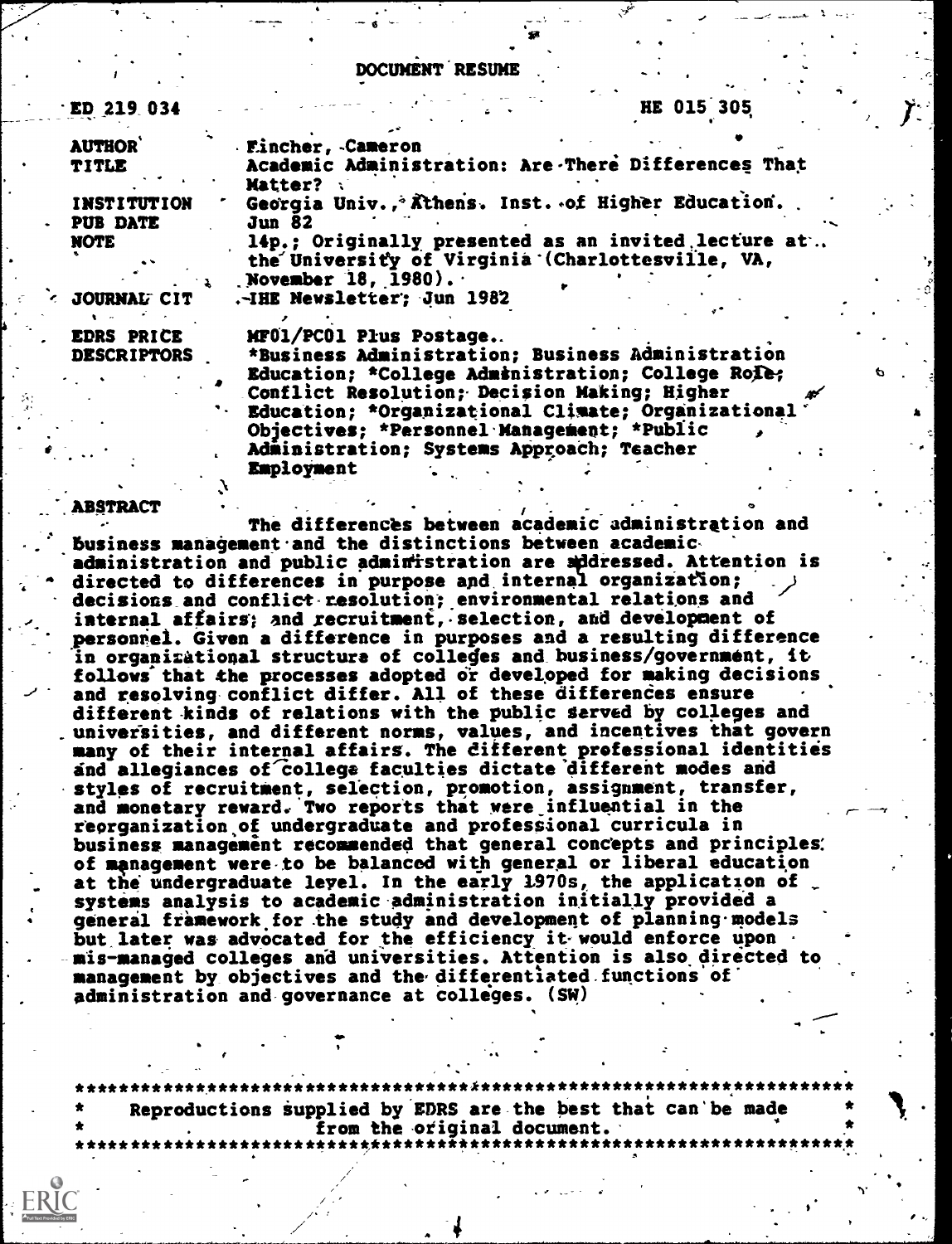# Institute of Higher Education<br>University of Georgia

ED2

パイパ

## ACADEMIC ADMINISTRATION:

# ARE THERE DIFFERENCES THAT MATTER?

Cameron Fincher

"PERMISSION TO REPRODUCE THIS"<br>MATERIAL HAS BEEN GRANTED BY

Zenes of Lea it.F

TO THE EDUCATIONAL RESOURCES<br>INFORMATION CENTER (ERIC)."

U.S. DERARTMENT OF EDUCATION<br>NATIONAL INSTITUTE OF EDUCATION<br>EDUCATIONAL RESOURCES INFORMATION<br>CENTER (ERIC)

This document has been reproduced as received from the person or organization

Minor changes have been made to improve reproduction quality.

Points of view or opinions stated in this docu-The of the contract of the contract of the state of the contract of the contract of the contract of the contract of the contract of the contract of the contract of the contract of the contract of the contract of the contra

position or policy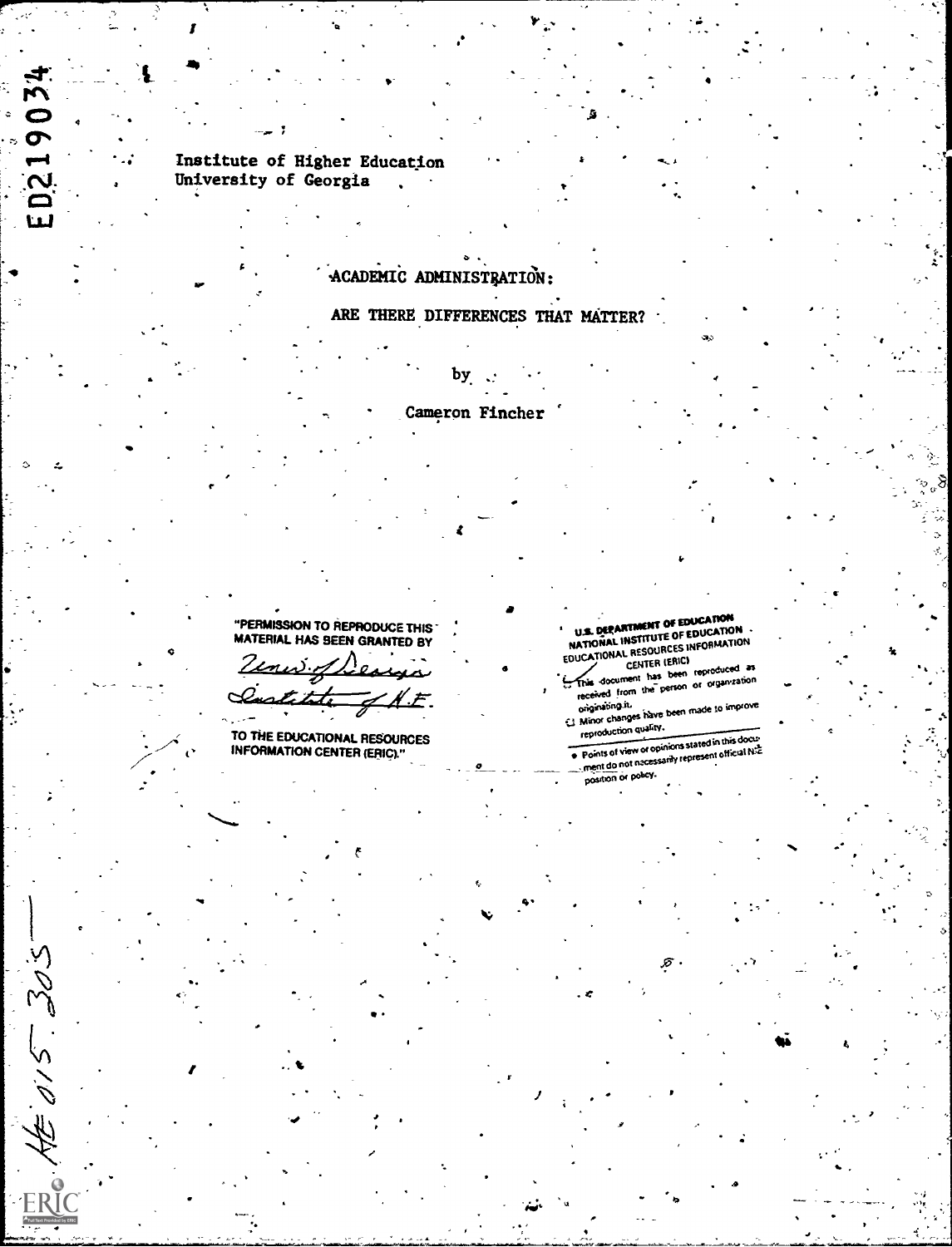# $\sim$ ACADEMIC ADMINISTRATION. ARE THERE DIFFERENCES THAT MATTER

 $\mathbf{A}$ 

### . - BY . CAMERON FINCHER

. -

Bertram Grois (1964) in his classic THE MANAGING OF ORGANIZATIONS discusses management and administration as synonymous. He apparently excludes the executive from his grouping of ranger and admiaistrator because there is no acceptable verb designating what the executive does. An understanding of administration evidently would specify how administrators administer. Management theory, in the same man-. ner, would evidently explain how managers manage. But the executive is apparently left in his lofty position with neither a theory nor an activity of  $\epsilon$  execution."

If nouns are needed to signify the person-in-aposition and the organizational function in-which he or she'is engaged, verbs are helpful in describing more accurately what the person-as-administrator does in carrying out the responsibilities of an as- -signed organizational function. It is Gross's contention that the two basic elements of "managing" and "organization" can be expressed in.a-vuiety'of terms. So much so, he 'provides the following list of words and phrases for combination as the user sees fit:

| Managing      | an organization                    | SU |
|---------------|------------------------------------|----|
| Administering | the activities of an or-           | tŀ |
|               | ganization                         | tr |
| Governing     | organized human be-                |    |
|               | havior                             | Ŧh |
| Guiding       | an enterprise                      | d١ |
| Coordinating  | an undertaking                     | p۱ |
| Integrating   | $\ldots$ a group of people         | ta |
| Running       | $\ldots$ people                    | lo |
| Directing     | $\ddotsc$ the activities of people | et |
| Supervising   | subordinates                       | d  |
| Controlling   | the use of resources .             | gr |
|               | (p. 239)                           | th |
|               |                                    |    |

lecture at the University of Virginia on November' 18, 1980 and has been published previously, by the Center for the Study of Higher Education there.'



Is requires little effort to construct a similar list of words and phrases for use in the academic setting:

| Administering    | $\ldots$ a college           |   |
|------------------|------------------------------|---|
| <b>Managing</b>  | a department                 |   |
| Coordinating     | . <b>a</b> di <b>vis</b> ion | Ï |
| <b>Directing</b> | a bureau, center,            |   |
|                  | institute                    |   |
| Leading          | an office                    |   |
| Chairing         | a committee                  |   |
|                  | $\ldots$ a staff             |   |
|                  | faculty or faculty           |   |
|                  | members                      |   |
|                  | $\cdots$ a program           |   |
|                  | $\ldots$ a project           |   |
|                  | study group or task force    |   |
|                  | $\frac{1}{2}$ research team  |   |
|                  | a laboratory                 |   |
|                  | $\ldots$ a library           |   |

Thus, in an academic setting there are fewer terms to designate the activity but an abundance of comparable phrases denoting the object-of-the-activity. Even when a noun is used to designate a position such as comptroller, there is little expectation that the person in the position will take the word "controlling'? with full meaning.

\*This paper was originally presented as an invited it lend themselves to a logical separation as processes-<br>lecture at the University of Virginia on November it things-people, but many of them can be so cate. \* etc. tend to be things with specific location and Disagreement is unlikely if we contend that The choice of participle is dependent upon the area. designating the object-of-our-effort. Colleges, departments, centers, libraries, etc. tend to be budgetary units or functional divisions that may not be located in one place. Offices, programs; projects, definite function. Committees, staffs, faculty. groups, and task forces are groupings of people that may be quite impermanent with almost interchangeable\_membership. The phrases do not easily the lend themselves to a logical separation as processes-<br>things-people, but many of them can be so cate: gorized.

The unsuitability of some combinations is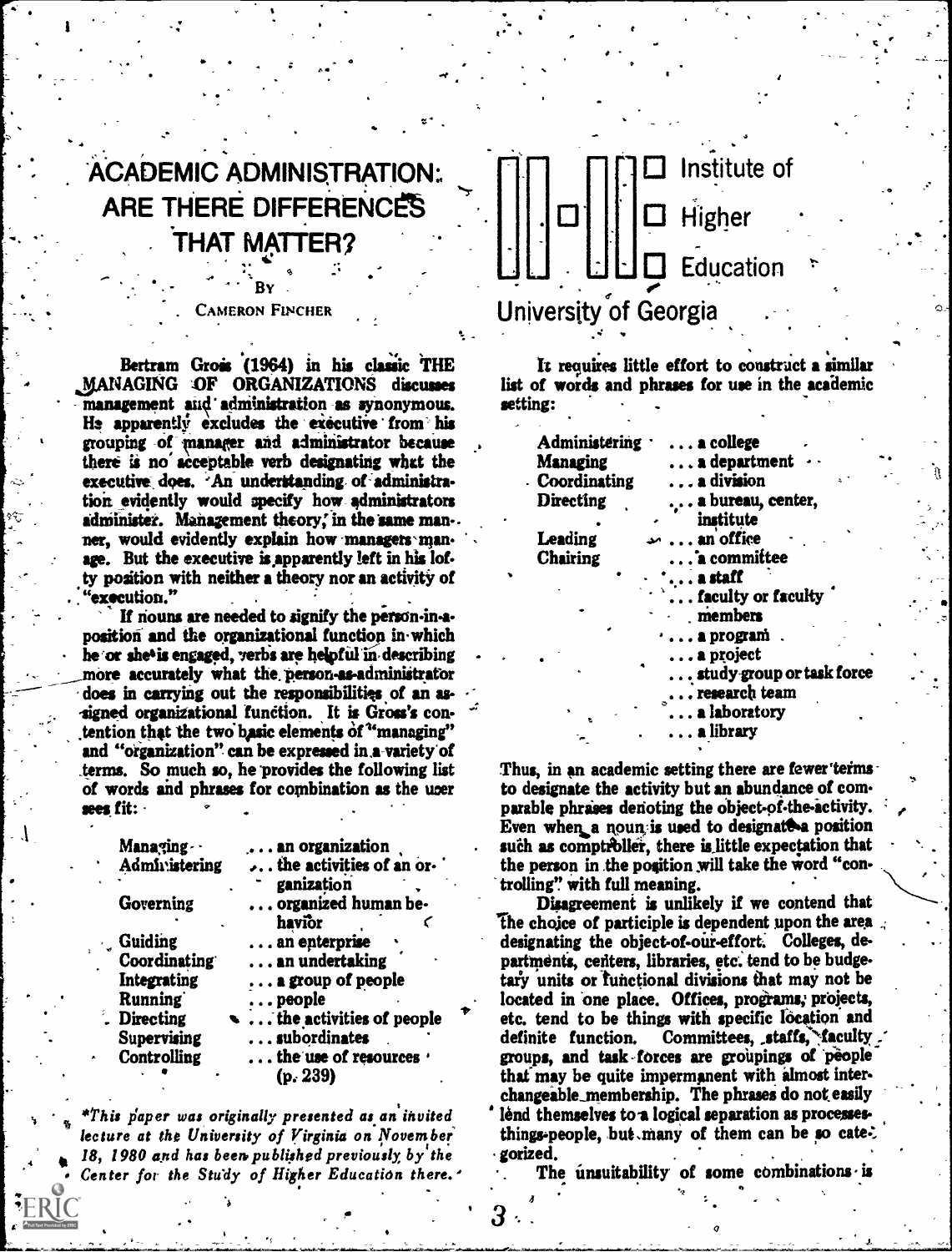members will resist being administered or managed the federal government has been called upon to  $\sim$  and many will not care to be led. It is one thing fund social institutions that can serve that purpose.  $\sim$  and many will not care to be led. It is one thing fund social institutions that can serve that purpose.<br>
to administer impersonal objects such as depart With federal funds has come a demand for account to administer impersonal - .objects such as depart-<br>ments and another to administer the faculty. It ability and managerial efficiency. ments and another to administer the faculty. It ability and managerial efficiency.<br>will pique some faculty members for a dean to  $\longrightarrow$  The question raised in this context is whether will pique some faculty members for a dean to<br>manage a program and it may infuriate them if the, there are distinctions between academic adminismanage a program and it may infuriate them, if the, president manages the institution.

S. S. S

service units that must be managed or adminis. The maintain. An additional question concerns the<br>tered. If faculty paychecks are not on schedule. If differences between academic administration and tered... If faculty paychecks are not on schedule, differences between academic administration and<br>someone is no doubt guilty of mismanagement, public administration. There are obvious difsomeone is no doubt guilty of mismanagement, and dismissal will not be regarded as an inhumane remedy.: Physical -facilities must obviously- be maintained- and ntanagement is a matter of ensuring that they are. Equipment, supplies, and materials are also in obvious need of proper and suitable utanagement, i.e. their purchase, storage, maintenance, and distribution..

The most important distinction on most college and university campuses, however, is between academic units and nonacademic units. Management may be an acceptable term for nonacademic units and the transfer of management concepts and techniques from the business 'corporation to these units may be in order. For traditional academic units such as colleges and departments, however, management may be  $f$ esisted as an'alien concept, and administration may be accepted by faculty . members who otherwise regard "the administra-

tion" as their natural enemy.

Distinctions Worth Considering

The intent of this paper is to consider the differences between academic administration and business management that ought to matter to the faculty, staff, and students of American colleges and universities. If intelligence was once defined by the classical Greeks as the ability to see similarities in things-that are different -- and difference in things that are similar  $\cdot$  there is a willingness to be half-intelligent about the management or administration of the nation's colleges and universities. There have been numerous charges over the past 15 years that our institutions of higher education are mis-managed -- and there has been strenuous advocacy that our colleges and universities adopt modern management skills and techniques that will ensure their efficiency` in an era of limited resources. The federal government has supported in generous manner' the development of planning,' management, and evaluation tools for institutions that' have bothered little about planning, management, and evaluation as specialized functions of

seen-in the likelihood that any group of faculty education. To meet societal goals and preferences, members will resist being administered or managed the federal government has been called upon to

 $\bullet$ 

president manages the institution. - ...tration and business management that cplleges and universities should maintain and insist that others ferences between a university and a business corporation  $\sim$  between a college and a government agency. But there are continuing questions about the differences in cdministration and management that should matter to those in an academic setting.

John Corson (1979) and John Millett (1976), among others, have raised the question without supplying a satisfying answer. Can the management of universities and colleges be improved by the adoption and use of managerial techniques developed for use in the nation's industrial and business corporations? Or, is there a basic difference between the management of universities and the management of business enterprises, government agencies, or non-profit organizations such as foundations? The ease with which individuals have moved from adminiatrative posts. in government to the executive offices of foundations to presidencies of Major. universities 'implies that at least some individuals can use the career rungs of public administration, business management, and edticational leadership in a ladder of remarkable construction. Executives in the nation's largest corporations accept cabinet posts in the federal government with each change of "administrations." They sometimes escape the disappointments of that post by accepting appointment to a "comparable" position in a foundation or on a university campus. Only occasionally is there doubt that the skills and knowledge acquired in one organizational setting are transferable to, the other. In each case, the appointment is seen by cynics as "political."

Yet Millett bas reported that business executives, college administrators, and management scholars agree that the fields of corporate management and academic administration are so dissimilar as to preclude any useful exchange of management skills. Although it is often claimed that manage-,, merit science is transferable from one organizational setting to another, there Is little credence to he placed in that adage that "management is manage $ment"$   $\div$  i.e. an interchangeable array of techniques that serve all organizations equally well.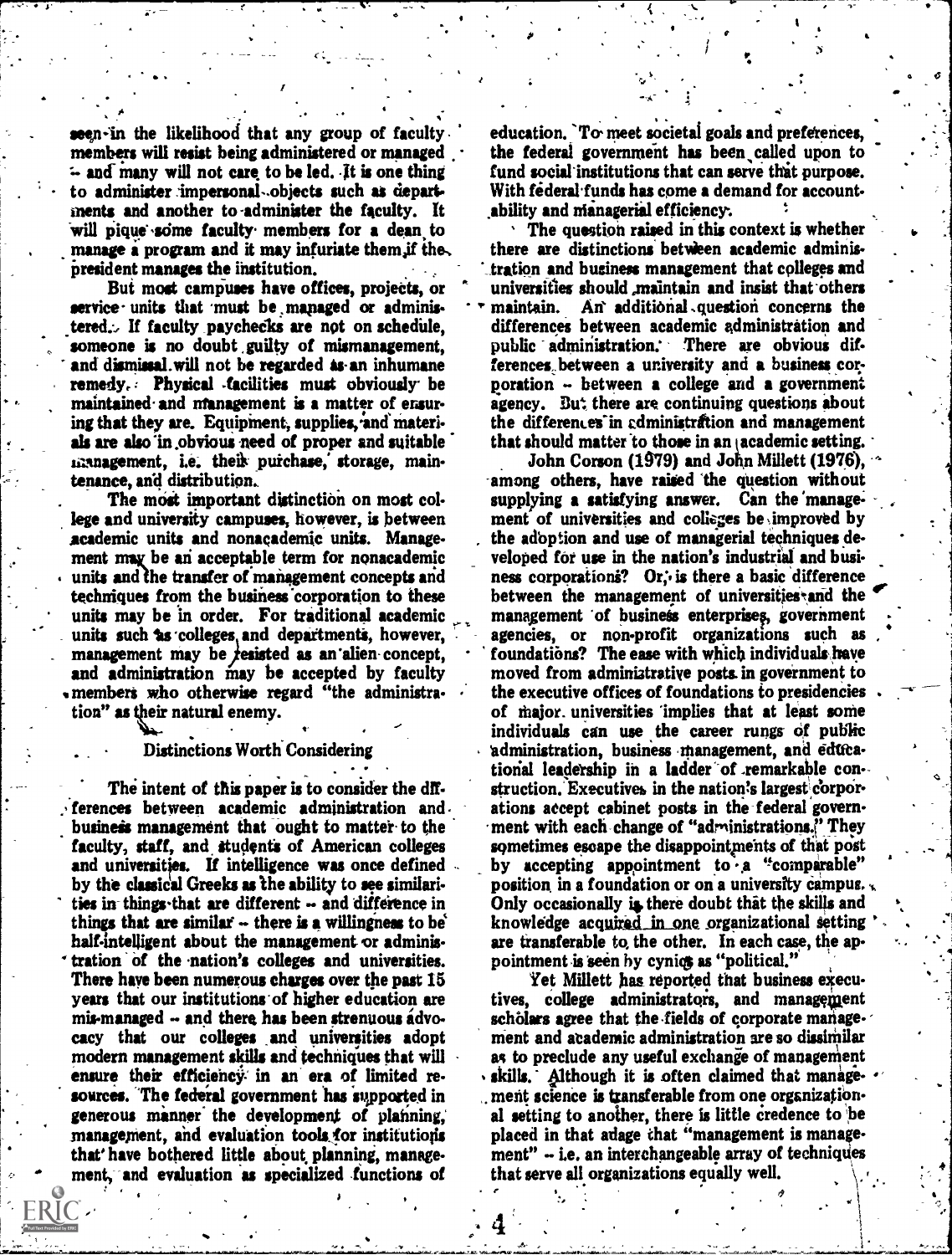Organizations; for which management science is believed suitable, apparently differ in: (a) pur poses, (b) modes of organization, (c) the processes by which decisions are made, (d) the means adopted by the organization to resolve internal conflict, (e) various relations with the environment in which the organization must work, and  $(f)$  the means by which it recruits, selects, and develops key personnel. Each-of these differences-would seem related to the administrative or managerial style favored by the organization and each is undoubtedly related to the choice of leadership in a time of crisis transfer within institution re-organization. or re-organization.

#### Differences in Purpose

+h.

There is little doubt that colleges and universities differ in purpose from business corporations and government agencies. Although the purposes of Institutions of higher education are said to be more ambiguous than those of the business corporation, there is a tendency. to attribute to both the corporation and the government bureau a sin-;gularity of purpose they seldom possess. In a aimplistic view, business and government have a "unit of measurement" that has an obvious appeal. The business organization has the dollar and the government' agency has the vote. The university-has the degree but nothing approaching the simplicity implied by efforts to make a profit and to get reelected.

The purpose of an organization dictates many internal features, as well as its inputs and outputs. If the organization's purpose is to produce and distribute particular goods or services within a de- .finable market, it will employ personnel for those purposes and not for others. Organizational theory has not been highly successful, however, in specifying how the choice of organizational purpose determines the structure. and function of organizations. Purposes, are neither, fixed nor flexible in many organizations, but purpose is an important clue to organizational. origins; an important determinant of what the organization becomes, and the key to how it serves its clientele or constituencies.<br>Differences in Internal Organization

#### Differences in Internal Organization

.

The functions and activities' of organizations are characterized by the specialization of work, the division of responsibility, and the inter-relations, that must be established to permit cooperation and communication. The structure of a college or university may not be the function of design as much as it reflects historical accident and personalities.

The separation of speech and drama from English literature' on most college campuses is not a matter Of logical analysis and rational design but a function of teaching interests and emphases at some time in the past. The location of a department of instruction may be a function of funding possibilities instead of curricular coherence. At the time the department' could be established, funds were available in one location and not in another, suggesting that in the past it has been easier to establish separate departments across campus than to transfer within institutional budgefs',the funds by

 $\vee$  The organization of most colleges and universities is understood only by. tracing the develop mental history of the institution. The size, location, and specific functions of many departments of instruction were determined by decisions that at the time resolved some campus issue or permitted some acceptable degree of compromise among contending factions. The accidental features of university organization are seen in the location of courses, the use of pre-requisites; and departmental pecking-orders that no one designed.

## Decisions and Conflict Resolution

Given a difference in purposes and gresulting difference in organizational structure, it follows that the processes adopted or developed for making decisions and resolving conflict may be quite different in the American college or university. The purposes of organizations are multiple, receive differential emphases, and are subject to change. The accomplishment of those purposes is often blocked by obstacle, changing circumstances, and internal disagreement as to both their specific nature and the means that must be adopted for their achieyement.. As administrators or managers within the various organizations of a pluralistic society seek to develop; maintain, and use their, varying degrees of authority and responsibility, they en-. gage in what Gross (1964) has celled "the adminis-. trative struggle." Because they are significant par-4 ticipants in a complex, social institution, there are numerous questions-about the distrubution of the power or influence, its origin through appointment or role-definition, and its uses in an organization that takes great pride in its collegial relations.

The gist might be that while the academic administrator, in the college or university makes deci- $\cdot$ . sions, communicates information, plans, monitors,.; evaluates, and masters the administrative,details of budgeting and fiscal accountability, personnel recruitment and selection, and the provision of

5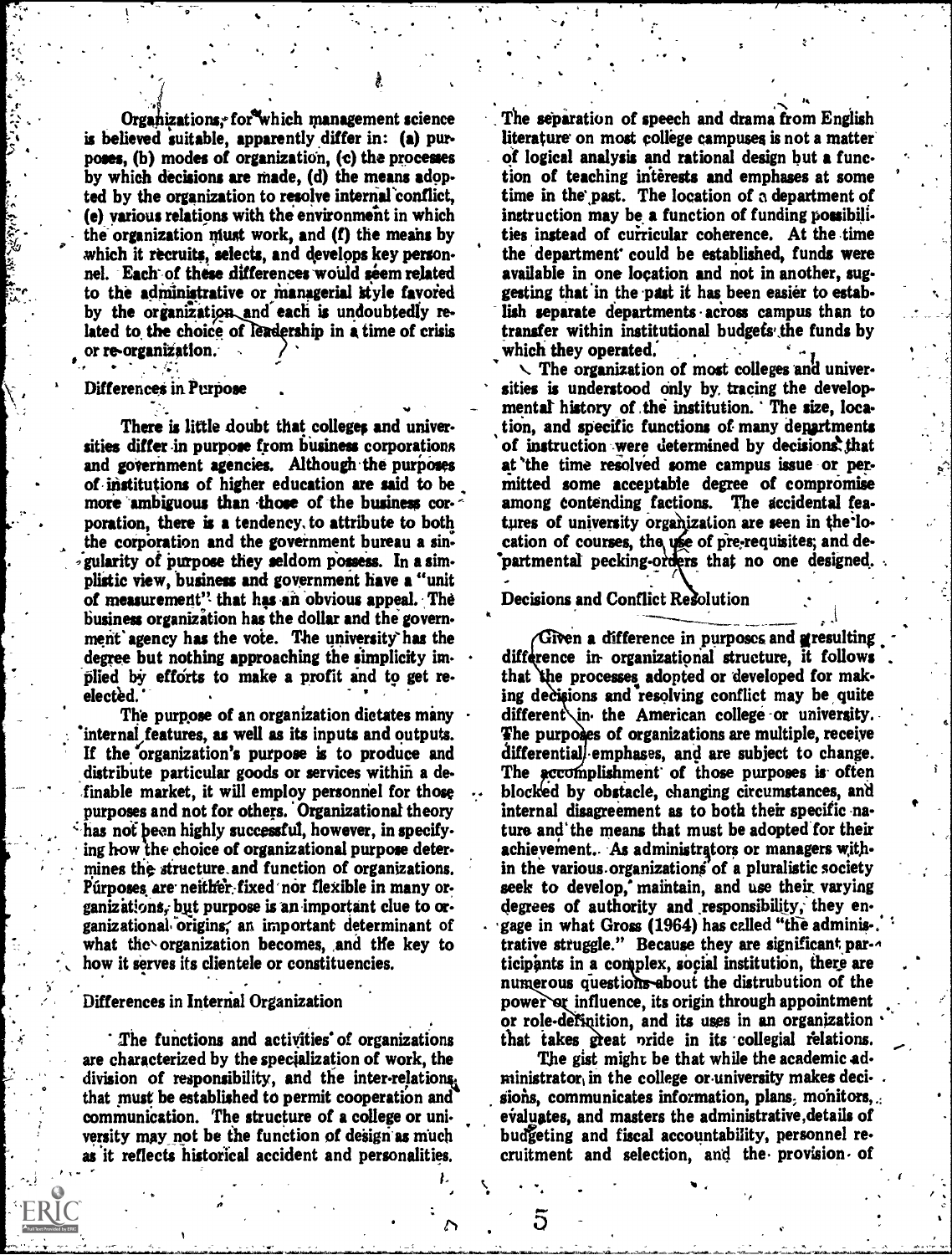- . . various servicet, he or ihe does so in a different manner' -- if not with different intent and results. In much the same manner, as academic administration has become specialized and, to some degree, professionalized, it has not done so to the extent evident-in the business- corporation.

Decision making  $\sim$  often regarded as the essence of management  $\sim$  continues to have a collegial dimension that is qualitatively distinct from the interpersonal relations of a management team in industry or business. The university itself continues to be characterized by intricate  $-$  if not inti $mate - relationship$  relationships between students and faculty  $-$  scholars and their disciplines  $-$  researchers and their research  $\div$  suggesting, to many observers, that the organization of a university is far more likely inured to other customs and practices of the aca-<br>to be concentric than hierarchial. The productivity or performance of to be concentric than hierarchial.

There are both subtle and profound differences in the authority and responsibility delegated from governing boards to institutional leaders. There are traditions of academic freedom and institutional autonomy that do not easily per-. mit comparisons with incorporation for business purposes. There remains some semblance of the. "community of authority" once described by John Millett (1962) -and a different kind of participatory, consultative, collaborative decision making 'about matters, both trivial and profound. It is dif- ficult to imagine anything comparable to a faculty committee in the business corporation  $\cdots$  and it is even more difficult to imagine a business corporation dealing with an outside group eomparable to alumni.

#### Environmental Relations and Internal Affairs

The differences between academic administra tion and business management in their respective treatments of environmental relations and internal affairs may he identified briefly. Both the university and the business corporation have become increasingly sensitive to public concerns and issues since the 1960s, and both have experienced considerable pressure from the outside to modify their internal arrangements in matters of personnel recruitment, selection, and advancement, The common enemies may be identified as the federal government and single-interest politics.

A commonality of threats; however, does not sible for polic;<br>ide nertinent differences that should be better effectiveness. set aside pertinent differences that should be better understood. Despite the fact that many-federal reguliations now deal with the university and the corporation in their respective roles-as employers, there remains great difference in the ease with which the two kinds of organizations can respond

to public demand and societal pressure. The differences in purpose, mode of organization, decision making; and conflict resolution ensure different kinds of relations with the publics served by. colleges and universities  $\div$  and different norms, values' and incentives that govern many of their internal iffairs.

The different professional identities and al legiances of college faculties dictate different modes and styles of recruitment, selection, promo- . tion, assignment, transfer, 'and monetary reward. **Example 2** is upon to be a personnel decision found in the business corporation, but it may be a facial decision- for faculty members committed to traditional concepts of academic freedom and inured to other customs and practices of the acafaculty members is apparently related to their perceptions of a personal freedom to investigate, explore, criticize, or create. The processes of invention and discovery are not obvious, sequential events requiring coordination and<sup>4</sup> direction as much as 'they require encouragement and moral support. It is difficult to identify a corporation in which the professional advancement of creative, productive employees is dependent upon the re- $\arcsin$  and judgments of colleagues in other, competitive organizations.

#### Should We Manage or Administer?

The distinctions between management and administration vary even in industrial and L usiness corporations. Managers are often regarded as middle .management only, . while administrators may he identified as executives. When used in this way, the first term implies that the manager has responsibility for a division, department, or unit and is competent to interpret and implement company plans and policies. In doing so, he is accountable for the success or failure of the unit. By contrast, the administrator or executive may be responsible for the larger company or corporation, its policies and plans. Comprehensive, long-range, or strategic planning is his proper function while operational or tactical planning is left to the manager.

Just as quickly, the two terms will be used in an obverse manner: The manager will be responsible for policy, planning, and overall institutional The administrator will be responsible for materials, equipment, and operations but not necessarily his fellow employees. In this usage, people are supervised or managed while materials, equipment, and operations are administered..

More recently, the coupling of the two terms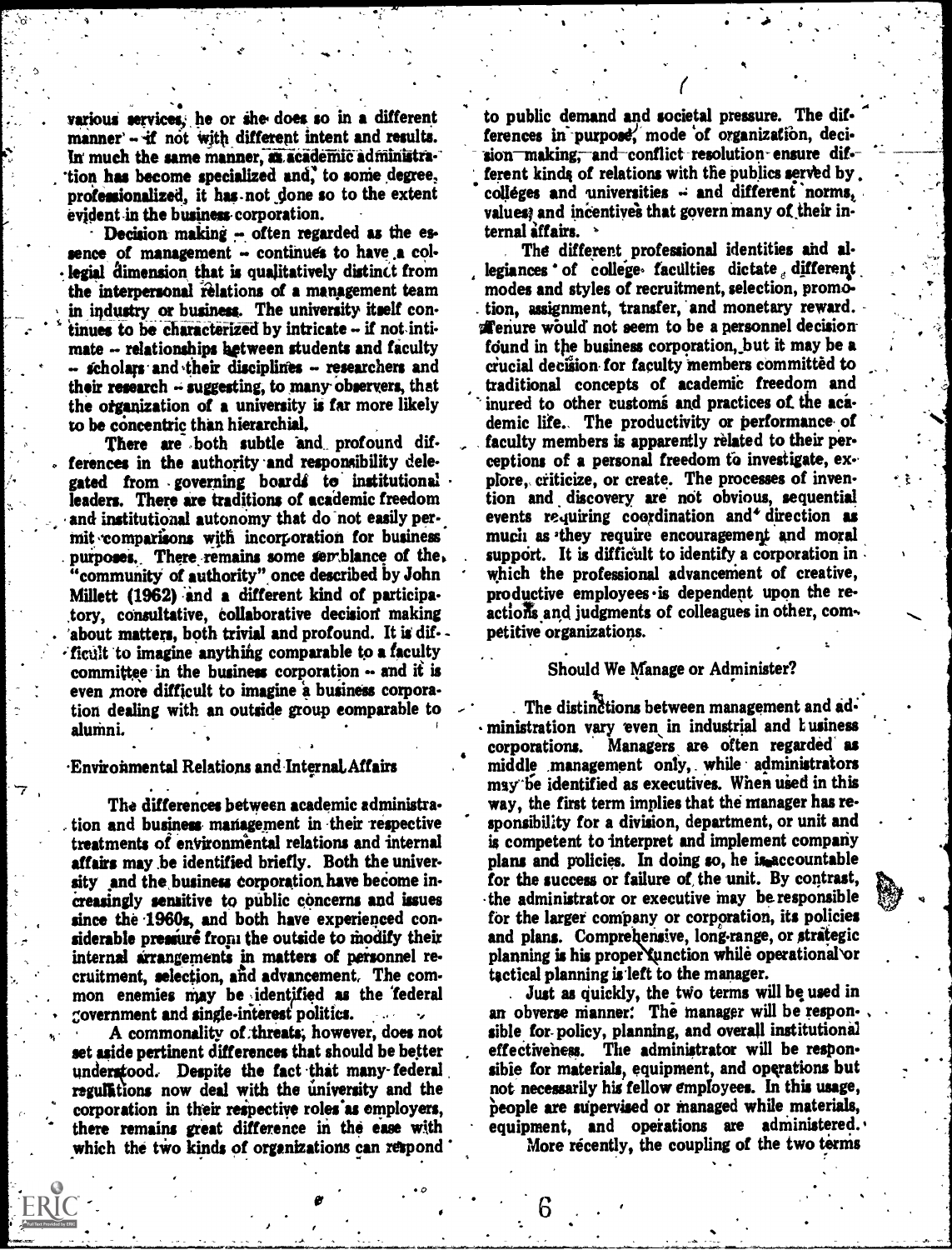in administrative management is seen more frequently. This phrase apparently means that ad-. ministration is a minor function of management and pertains primarily, if not entirely, to details that are involved in office activities. Readers may quickly gather that an administrative manager will be in charge of the supply room. They Will not be able to infer, however, what a managerial adnfinis-<br>trator might do.

Whether management or-administration is the generic .term is not as important as recognition that management is a concept long ago appropriated by the business corporation: If the distinctions between 'a university and a business corporation are as important as their iimilarities, there is a need for , a different concept or term to denote those differences. No one will argue seriously that universities should not be administered well. There are many who are skeptical, however, that universities can be managed well and .others who are dubious that universities can be managed at all.

Meaningful distinctions between administration and management are to be made, it would  $\boldsymbol{d}$ seem, only by tracing their development and use as concepts within the nation's corporations; universities, apd governmental agencies. It is not surpris ing that the terms have known cycles of popularity and preference, and one man's management  $$ today  $-$  may be the other man's administration  $$ tomorrow.

Management by Technique

.

Although occasional bows are made in the direction of organizational differences, most management theorists have approached the problems and issues of management as if general concepts, skills, and techniques were applicable to most organizations, associations, and institutions. Herbert Simon's ADMINISTRATIVE BEHAVIOR may be cited as perhaps the single, most influential book published on the subject of management. It is significant therefore, that-in issuing a third edition in 1976, Simon chose not to alter the original text of 11 chapters but merely added six' chapters which were papers that he has published in the interim of two previous editions. He remains convinced that administration is a form of organizational behavior and that organizations are to be understood in tetrns of their' decisional processes. As is well known, Simon prerants a theory of decision-making which is relevant to administrative practices in business, government, and education.

The importance of organizational characteristics is underscored by Simon's contention that:

A man does not live for months or years in a particular position in an-organization exposed to some streams of communica tion, shielded from others, without the -most profound effects upon what he /knows, believes, attends to, hopes, wishes, emphasizes, fears, and proposes.  $(p, xvi)$ 

4

Yet Simon's theory of administrative behavior is often seen as one that sets human values outside : the boundaries of administrative decision in efforts to employ a criterion of efficiency. Simon's adnitnistrative man evidently would maximize if he could. Haying "not the wits to maximize," he is content to satisfice - a concept that is one of Simon's seminal .contributions to decision theory.

Simon's views of administrative behavior were particularly' influential in the concerted efforts of the 1950s to infuse new strength into the training and preparation of business management. The Pierson Report (1959), sponsored by the-Carnegie Corporation, identifies "management's responsibilities for formulating.and carrying through decisions" as the most promising development in collegiate programs for business administration and devotes. a key chapter of the report to decision-making as an organizing' concept. The Gordon and Howell Report (1959), sponsored by the Ford Foundation and covering much the same ground, emphasized the analytical and informational tools that were increasingly available for a scientific or rational approach to managerial decision-making. Both reports were influential in the re-organization of undergraduate and professional curricula in business management.

More important, perhaps, both volumes were highly influential 'in putting across the need for administrative or managerial specialties that were generally applicable. General concepts and principles of management were to be well balanced with general or liberal education at the undergraduate level, and with specialized tools and techniques at the professional level: The organizational complexity of the business corporation required specialized skills and competencies in management, but the, butiness leader remained a generalist in the sense that as a professional, he was expected to synthesize the diverse concepts of management science, human relations, and organizational theory. Little thought or discussion was given to training or preparation that would be organizationallyspecific.

The rationale for business management that can be drawn from the literature of the past three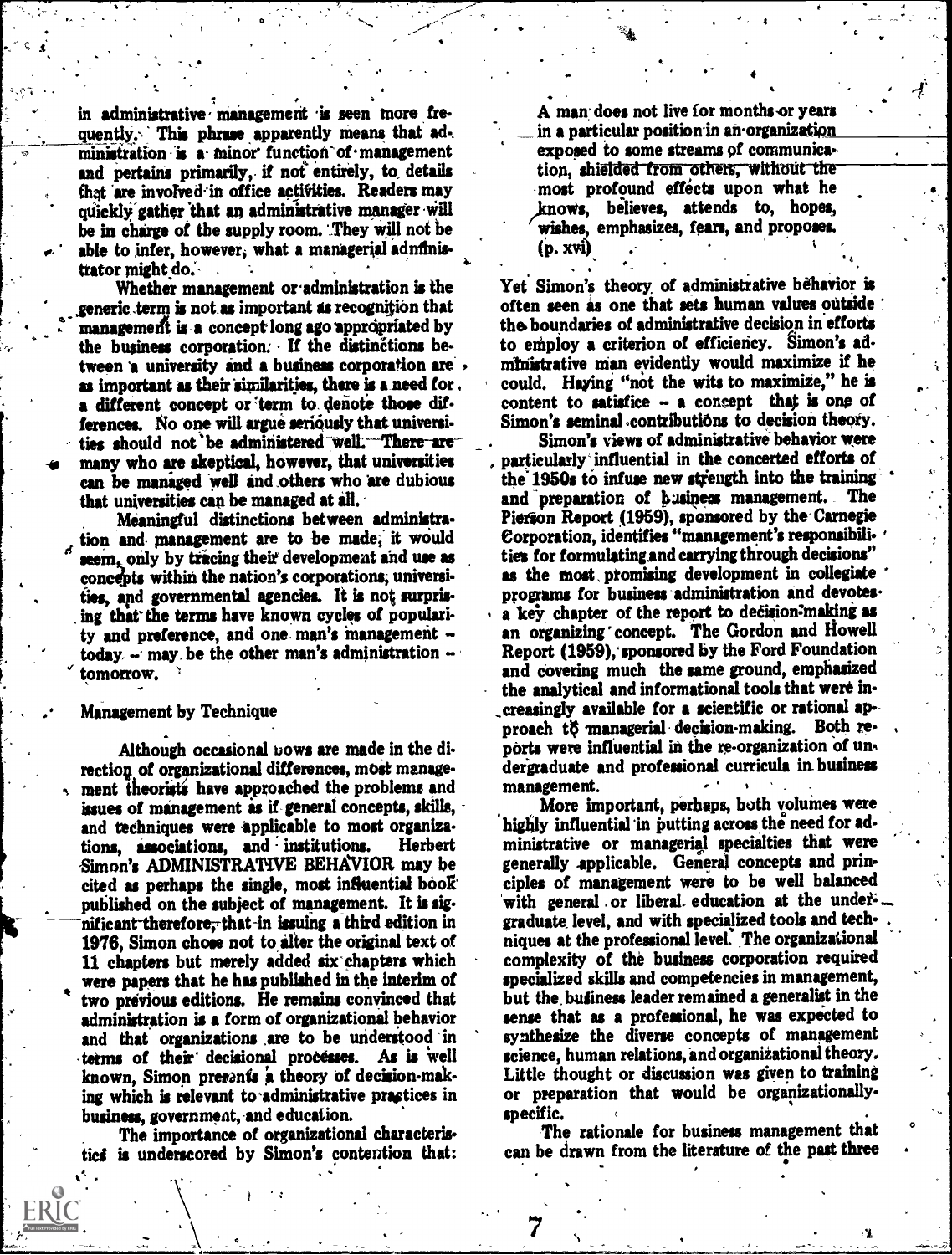decades is one in which the primary concern is the employee. Management is not inaccurately defined as "the art of getting work done through others" and collegiate programs for business management were not foolish in building heavily on the behavioral and social sciences. The overall effort gave substance to the "managerial revolution" that was much in evidence - even if wrongly heralded by James Burnham's (1941) book of that title. The middle management ranks of American industry and business expanded rapidly during the 1950s <sup>\*</sup> niques of interpersonal, inter-group, and organiza-<br>and 1960s. American occupations did indeed be- . tional scope. In this scheme of things, both the and 1960s. American occupations did indeed be. come "white collar," an event much displayed by C. Wright Mills (1953), but Burnham's " managerial society," in which the managers replaced the bourgeoisie as the dominant or ruling class; did not emerge as much as the "employee society" later . described by Peter Drucker.

The human relations movement was a "quasiideological view", of the employee as a fellow human being with his priorities carefully arranged. Higher pay and better working conditions were important, but so was an opportunity to contribute, opportunity to advance in corporate 'ranks, and assurrances that his own personal worth and human dignity would be properly appreciated. As an employee, he was a striving, ambitious indivi. dual who was not indifferent to social approval and recognition.

Sogial Darwinism and the Protestant Ethic gave way in the same years to a sense of togetherness and a desire-to-belong that produced William H.<br>Whyte's (1956) ORGANIZATION MAN. Whyte Whyte's (1956) ORGANIZATION MAN. was particularly devastating about 'the scientism that he saw as the first denominator of a new social neutral. ethic. Whyte was completely unsympathetic with applications of social and behavioral'sciences that were so pretentious as to ensure "good group dynamics," improve communications, or worse still, measure personality.  $/$ 

More important for the development of mane. gerial talents, the rationale stressed the need for continued training and preparation for the exercise of managerial decision., Having graduated from one of the prestigious schools of business management, the better students presumably could look forward to recruitment and selection as a management trainee by one of the 500 corporations identified by FORTUNE magazine. Jokes were made in passing that if lucky, the bright trainee might remain in training until his midfifties and.enjoy a brief-buthighly-rewarding tenure as vice president before retirement. The implication was severe doubt about the ability of collegiate schools of business to pre. pare individuals for managerial responsibility.  $\overline{\gamma}$  --  $\overline{\gamma}$  --  $\overline{\gamma}$ 

The recruiting and training practices of business corporations, however, fully signaled that colleges served a valuable screening service. Graduates of the better schools were obviously Better bets on which to place corporate money.

The most significant feature of the emerging theories of management, however, may have been their shifting focus from/the status, personal traits and characteristics, or being of the manager to his behavior, performance, or skill in applying techniques of interpersonal, inter-group, and organiza-manager and the group leader became ,behavioral roles that were in a state of becoming. Personality might.still be a marketable item on occasion, but no serious theorist worried about personality or character As. determinants of management or leadership.

Unfortunately, the individualistic beliefs of pend on continued preparation and development Whatever, managerial competence might be, it was acquired behavior. Industrial and business managers were to be developed by carefully arranged exposures to the challenge-and-response of the. American enterprise system. Granted. that 'management trainees were to be carefully screened, it then became necessary not to be swayed too. greatly by the status variables on which the screening took place. The white Anglo-Saxon protestant inale was obviously the 'best candidate for high managerial responsibility, but his success would de under the tutelage of corporate, executives  $\cdot$  In the process the management, trainee was expected to master\ an array of highly sophisticated manage. ment skills and techniques that were increasingly quantitative, computer-based; and organizationally-Whether called operations research, management science, systems engineering, or,strategic planning, a host of concepts and techniques were to be mastered by the would-be corporate manager.

> It mattered little that American industry and business were themselves ambivalent toward such techniques. It bothered no one that a leading authority (Steiner, 1979) could publish widely.read and respected books on corporate planning techniques and still conclude, that "the manager is his own best analytical technique." In discussing the. use of advanced quantitative methods of decisionmaking, the same authority can reflect the ambivalence of industrial and business leaders by writing contiguous sections on:

- 1. Don't underestimate 'the power of newer quantitative techniques.
- Don't overestimate the power of newer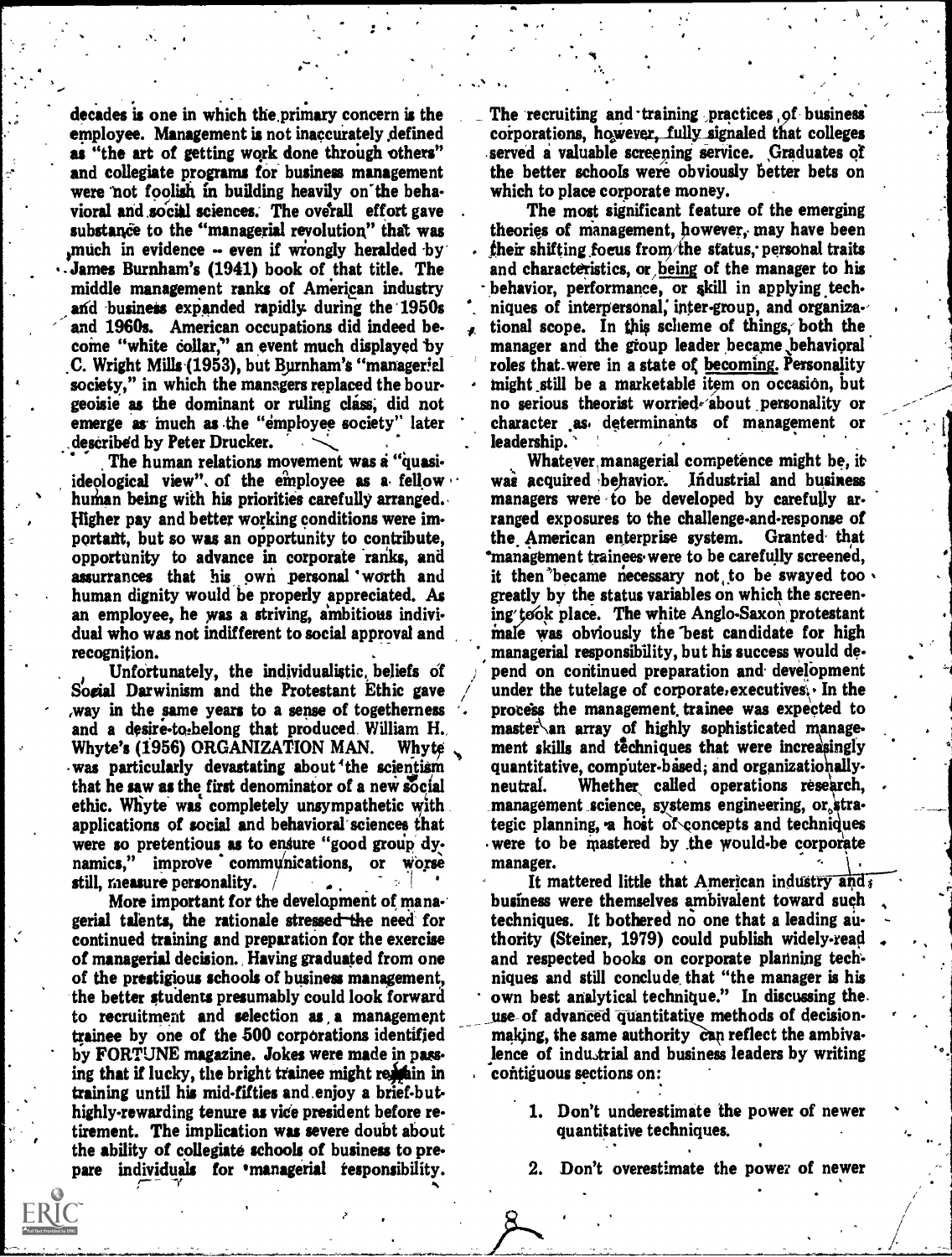#### quantitative analytical tools.  $(pp. 253-254)$

It is not cynical to conclude that a stronger emphasis has been placed on quantitative, analytical techniques in the development of corporate managers as a means of control. There is no doubt about the impact of computer technology upon the conduct of American business, and there is little doubt about its impact on the behavior of corporate management. It is easy to suspect that the apparently inordinate concern of corporate management with sensitivity training, encounter groups, T-groups, and of a forms of group process in human relations is a countervailing effort to stem. the tide of rational, analytical, impersonal skills and techniques in management (See Back, 1973).

#### Educational Applications.

The arrival of management science in academic administration has been much heralded but dubiously received. The early 1970s were days in which planned change models were greatly extolled and the management sciences were visited upon institutions of higher education in a manner similar to the plague. In its various guises as operations research, administrative sciences, general systems theory, systems engineering, or systems design, the application of systems analysis initially provided a general framework for the  $\epsilon$ -dy and development of planning models but later was advocated for the efficiency it would enforce upon mis-managed institutions of higher education.

Among those advocating modern management techniques was the Committee for Economic Development (1973). The Committee was convinced that careful planning was essential to the survival of many colleges and universities and recommended the adoption of modern techniques for both long-range and short-range planning by all institutions of higher education. Such recommendations were in keeping with the Committee's earlier recommendation to the federal government that program budgeting be implemented in a concerted effort to achieve rational objectives. As a tool for sharpening management judgment in planning and. decision-making, planning-programming-budgetingsystems provided a means of:

- defining governmental programs in terms of specific results or desired outcomes.
- identifying alternative methods of achieving those results.
- 3. comparing costs between the alternative methods:
- developing measures for appraising ef-4. fectiveness in achieving desired outcomes.
- organizing data for continuous comparisons of results with costs.
- facilitating the revision of plans and proerams.

٠۵

Management By Objectives (MBO), in particular, has met with various success in higher education because of its appearance as a management technique that puts the burden of performance on the heads of budgetary units. Heads of administra-. tive units often believe that they are asked to specify unrealistic objectives for their division or department and then justify the following year's budget on their performance during the preceding year. Because of this it is difficult to separate evaluations of the department's performance from the evaluation of the individual administrator's competence. Clear distinctions are too infrequently made between what the program, department, or adminix trative unit does with its allocations and what the individual administrator does with his/her administrative duties. Where there is strong personal identity of an administrator with an administrative unit, there is even more reluctance to specify objectives by which administrative competence can be.judged.

A conference held in 1975 to commemorate 20 years of "administrative theory" in education detected no unanimity among those engaged in educational administration. A keynote address by Jacob Getzels (1976) depicted how the perspectives of scientific management and human relations have been disrupted by the social issues of the 1960s and replaced by an emphasis on legal and economic entanglements. It was evident to Getzels 1 that the behavioral and social sciences were no longer the dominant influence in administrative' thought, having been displaced by "a spectacular rise of accountability" as the major thesis in There was at the time great administration. pressure on universities and administrators to turn away from "fundamental enigmas and to deliver technical services."

Elsewhere in the conference papers, Andrew Halpin (with Andrew Hayes) attributes the demise of the administrative theory movement to the possibility that the idea was oversold. The language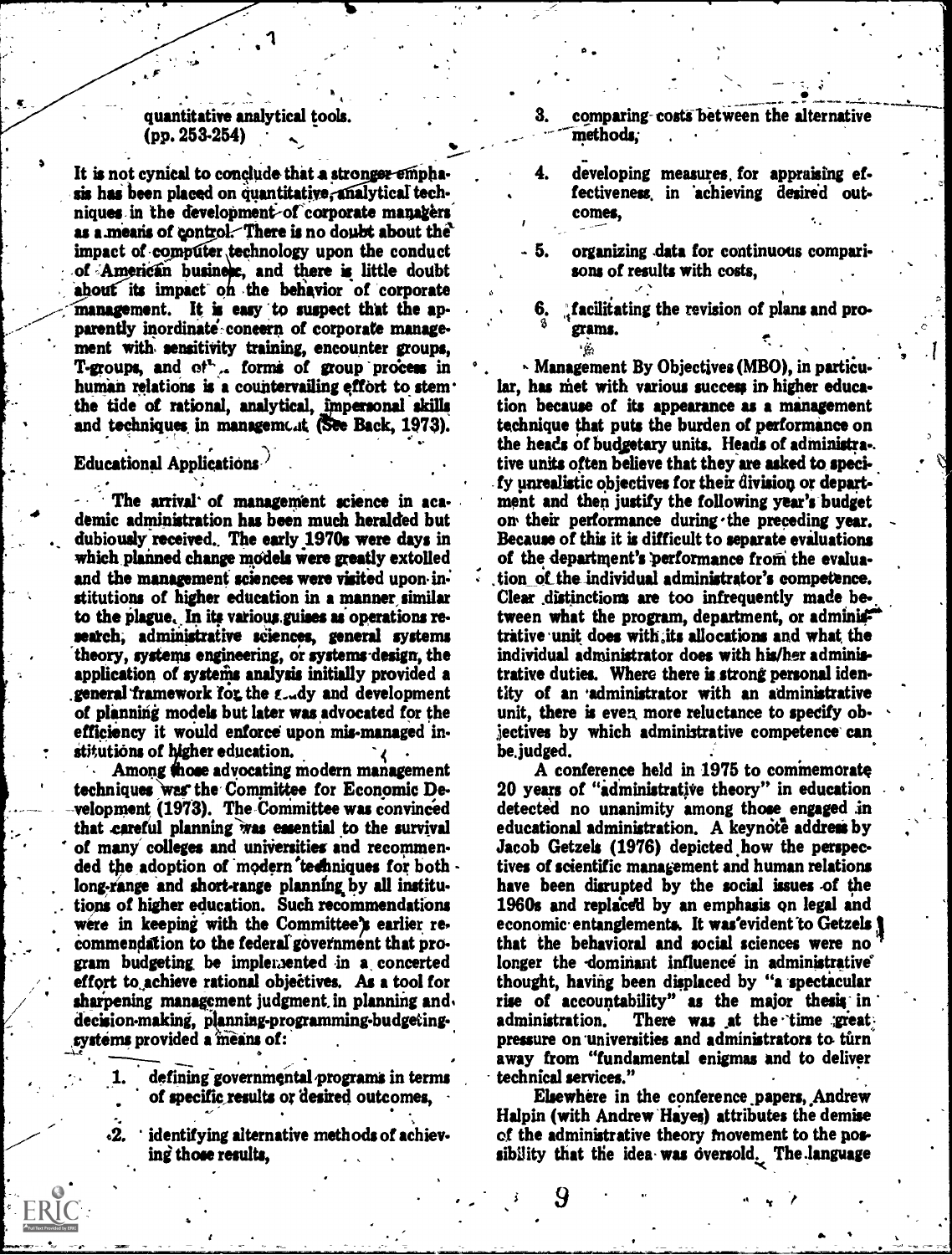and mode of thinking of the behavioral scientist was "strange and confusing" to the educational administrator and a sufficient distinction was not made between the use of theory in administration [150], sponsive to sponsive the search for THE theory. Unfortunately for and the search for THE theory. Unfortunately.for the movement, it had not matured sufficiently by the -1960s ,to survive the external shocks of.that, period. Students of administrative behavior have .concputrated on internal variables and could nqt handle "the politics of confrontation."  $\mathbf{A}$  fourth reason defined by Halpin was the lack of depth'in talent. Those who initiated the movement apparently could not resist the lures of high administrative position themselves, and those who were ment, can be traced in their journey from the Ford<br>trained in the early days of the movement became Company to the Department of Defense to the uni-.trained in the early days of themovement became professors of educational administration instead of practitioner/schOlars.

 $\mathbf{v}$  and  $\mathbf{v}$ 

#### Academic Versus Public Administration

. . . . . . . , Although academic administration is strongly. influenced by public policy, the political climate in which it must function, and, the innumerable government agencies with which it must deal, there are important  $\sim$  and sometimes crucial  $\sim$  distinctions to be made between administration in a col- $\boldsymbol{\ell}$ lege or university/and administration in an elective or appointive office of goyernment.

The similarities between the two are not unimpressive, and at one time; it was tempting to say that academic administration either was becoming, or should 'become, an explicitly avowed field of public administration. These were the days in . which the nation's universities were increasingly referred 'to as national retources that should be regarded as public utilities; The appointment of uni versity presidents was not completely apolitical,. and if university presidents could be an inter-, changeable part with' foundations, corporations; and government agencies, it was not absurd to view some of them as public officials whose actions and . decisions were relevant to national thought and dis cussion. It is not impertinent to recall that Woodrow Wilson helped define public-administration as a field worthy of serious study prior to becoming president at Princeton and then governor of New

Jersey..<br>The similarities can be discussed a bit further before they begin to unravel. Public administration, too, would seem to be a field that is rapidly developing, a field, that is searching for the ,right kind 'of ethos or paradigm, and a field whose time has apparently come. Like academic administration, the functions and activities of government have received intense criticism in the past-20 years.

The accusation is frequently made that national and state governments can no 'longer "muddle through." If government is to become more responsive to its constituencies, it must become more To become more efficient, it should adopt procedures, and techniques that will make public policy more rational. Indeed, many of the rational, analytical, quantitative, impersonal techniques that have been recommended for academic , administration were recommended first for govern. mental agencies. Planning-programming-budgeting systems (PPBS), despite the fact that program budgeting apparently originated in the federal government, can be traced in their journey from the"Ford versity campus. Management-By-Objectives (MBO) supposedly followed a route from Litton' Industries 'to' the Bureau of the Budget to the academic deanship. And zero-based-budgeting (ZBB) was much publicized in its itinerary 'from Texas Instruments to state capitols and the White House. In each case there was the explicit assumption that administrative problems in government/and education could be resolved by the transfer of techniques found ef-' fective in the business corporation.

O

.

As Gross  $(1954)$  - and others - has pointed out, similarity is "a far cry" from identity, and there is a freed to understand the differences in administration that are evident in the different types of organizations. There are similarities hetween public administration and business management. that may be seen in the basic concepts and principles, their generalization at various levels of or-  $,$ ganizational complexity, and the values to which the language of administration gives expression. But the language of public administration is not identical with that of business management or academic administration, and the expressed values of the three must surely differ.

The development of administrative thought in public affairs has been influenced by many, crosscurrents with business management. 'Both fields may claim Frederick Taylor, Henri Fayol, Max Weber, Luther Gulick, and Lyndall Urwick as "pia neers" in their efforts to analyze and plan work, to deal with the push for efficiency, to introduce rationality into the organization of their work, and to deal with such issues as the delegation of-author. ity and responsibility. Both fields have surely been influenced by. the group of pioneers that Gross identified as launching "new beginnings" -- Mary Follett, Elton Mayo, Frita Roethlisberger, Chester Barnard, and Herbert \_Simon.

There are reasons to believe, however, that academic administration has developed in a stream

 $0<\infty$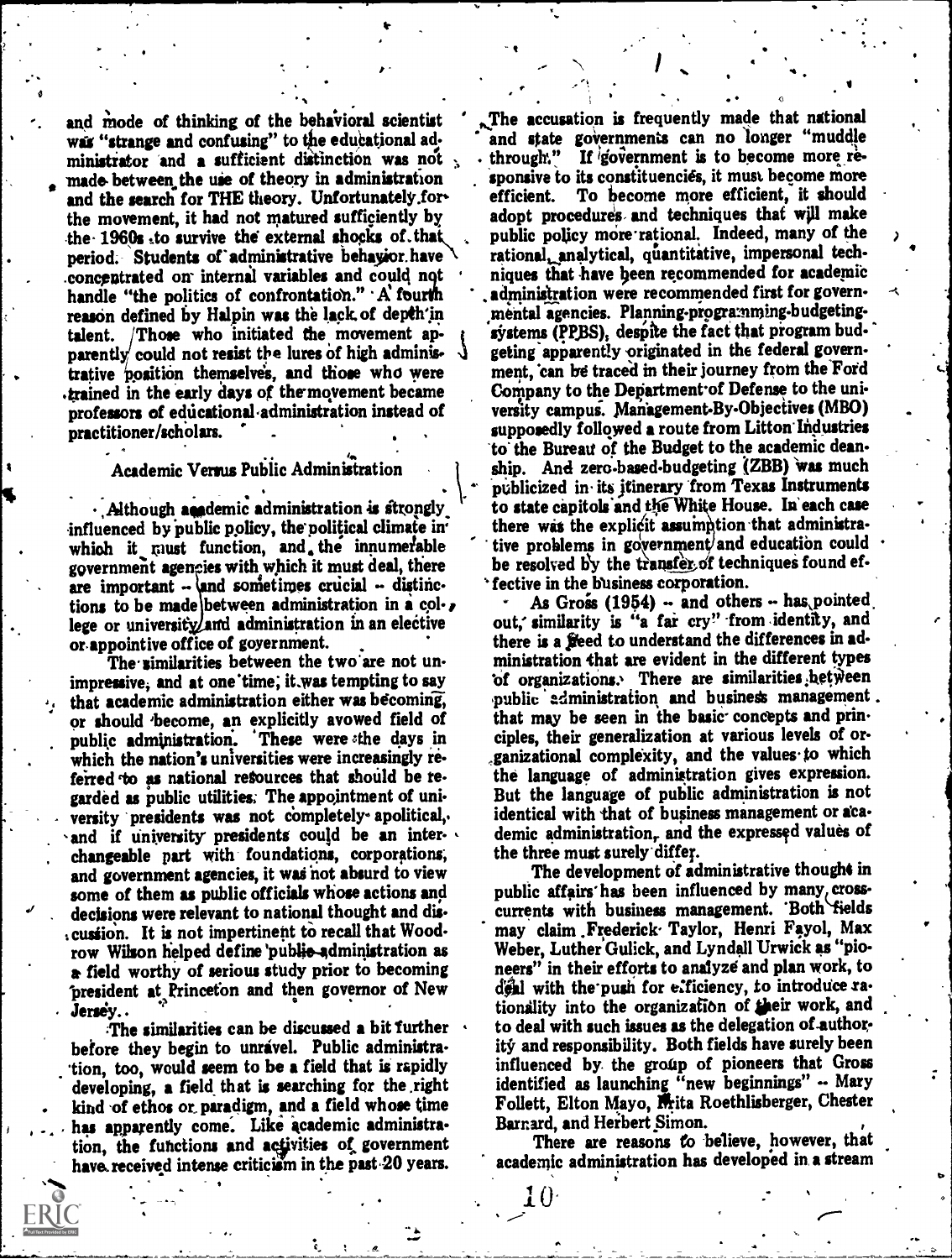apart from the major currents of public administration and business management. Although public. education at the elementary and secondary levels has been cognizant of the need for professionally prepared administrators, there are serious questions about the explicit recognition of such a need in higher education. Appointment to administrative. responsibility on a college or university campus still appears as a decision in which the professional preparation of the individual did not weigh heavily. Faculty often expressed an antipathy to notions that academic administrators can or should be professionally prepared, and it is not uncommon to see a great emphasis placed on an administrative candidate's academic credentials that will give him or her credence with the faculty. Top institutional leadership in colleges and universities continues to be drawn from an incredible diversity of academic backgrounds. The presidents or chancellors of the nation's major universities display no specific pattern of preparation. Slight hints can be given of an academic career ladder leading from department head through a deanship to a vice presidency before assuming top administrative responsibility, but just as often that pattern will be violated by an appointment from without the institution of by an internal appointment that has many characteristics of "anointment." ' Neither the "out-and-out political appointee" nor the "protege-appointee" satisfies the lip service given consultation with the feculty and diplomatic relations with the public. The continuance of such practices, however, is one of the stronger forces behind affirmative action, the drive for participatory decision-making, and the demand of rational, analytical impersonal approaches.

Yet there are reasons to believe that the "political appointment" in higher education has a different quality from that in public affairs. It is seldom so blatant as some appointments in federal or state government, and it usually is "rationalized" in terms of the advantages that should accrue to the college or university. Nor does the protege-system work in exactly the same manner in academe. Proteges must establish a certain reputation as "brilliant and obviously rising" and if they earn a reputation for hatchet work, they usually do so with the full understanding that their tenure does. not survive that of their benefactor.

There is a definite difference, then, in the "elective-and-appointive process" that prevails in educational institutions. Candidates for high offices are seldom elected by the casting of votes in an openly-run election. They are seldom appointed with the "advise-and-consent" features of

some federal and state offices. An occasional governing board may reject an administrative appointment within the institution, but the event must be regarded as a rarity.

In discussing the differences between public administration and academic administration, it is well to mention that public administration is undergoing its own process of professionalization. Programs for the doctorate in public administration are increasingly evident, and various programs for the certification of "public managers" have been developed in an effort to formalize the training and preparation that public administrators receive. In each of these efforts there is insistence that public administration is neither administrative science not political science. There is a willingness to draw heavily from organizational theory, management science, and the behavioral sciences, but public administration would view the public organization or government agency as both requiring and deserving a style or motif of administration that is its own.

#### **Administration and Governance**

If an intelligent theory of academic administration is to be developed for use and application. in the 1980s, there must be explicit recognition of  $\cdot$ , the duality that permeates the university as an educational institution. There must be a better understanding of administration and governance as differentiated functions of the institution that serve 'its purposes and reasons-for-being in a complementary manner. The understanding of these two functions must be 'conceptual and logical. as well as operational. And that understanding must be more widely appreciated by administrators, faculty, and students than it presently is.

The distinctions between administration and governance tell a great deal about the inappropriateness of management as a unifying or integrative concept in higher education. Preferences for the two concepts should not be semantical but. should be based on a willingness to begin with working definitions. In the beginning, distinctions between the two terms may-be-heuristic - in the sense of permitting us to begin. In the later stages of thought and discussion, however, the distinctions ought to be more compelling in their acceptance and use.

Administration should be an acceptable concept if it is understood to mean the interpretation and application of institutional policy. Administrative leadership is surely needed in the development or formulation of institutional policy, but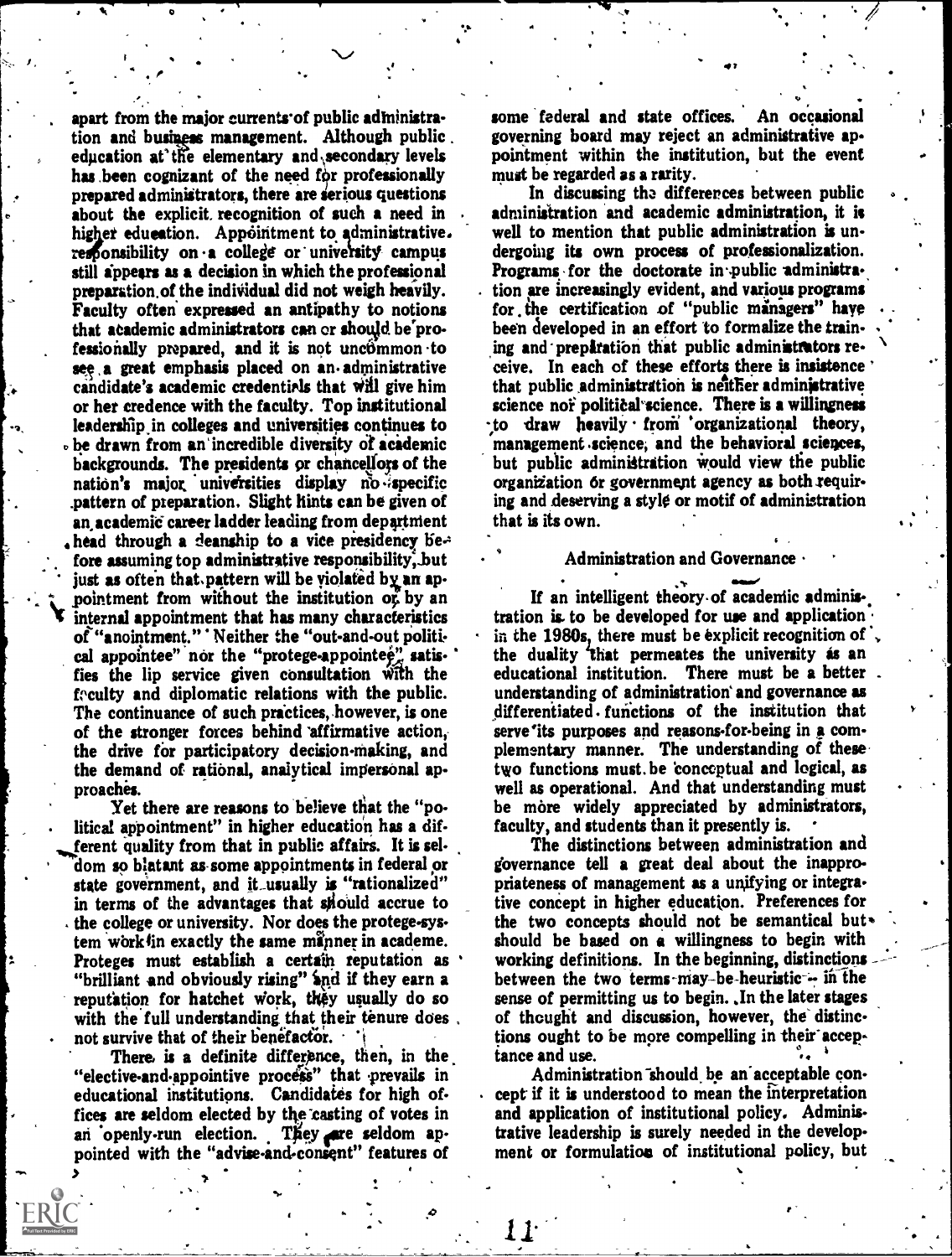the need for administrative leadership does not negate the concept of *administration* as decisions and actions directly and immediately' concerned'<br>with the execution of policy. The day-to-day with the execution of policy. operations of the institution require coordination and direction. Decisions must be made at the time and in the place where policy should specify that those decisions should be made. They must be. made. by individuals who are specifically charged with the administrative responsibility for doing so. If the decisions are faulty, the administrator is liable in either an ethical, moral, or legal sense. If the decisions are brilliant, the administrator is entitled to recognition.

 $\bullet$   $\sim$ 

governance is a far more subtle concept and while its faults may quickly be evident; its brilliance it often difficult to detect. The location of governance 'and its occasion are difficult.to specify. Boards of trustees are rightly charged with responsibility for certain aspects of governance, but boards of trustees, cannot design and develop a curriculum. They teach no classes and they grade no final exams. The faculties of.colleges and universi ties are responsible for certain governance functions in higher education. 'There is almost universal ' concession that faculties should be "free to learn.<br>and free to teach." Neither state nor society Neither state nor society should dictate research or scholarly interests and what faculty teach students is a matter firmly believed to be best 'decided by faculty members.

Decisions of curin. dum. course content, course requirements, and teaching method are de. cisions of academic 'governance. To make these decisions, tne'faculties\ of colleges and universities` must have a governance structure to do\_so. More important, faculty need a clearly articulated process by which they reach decisions of curriculum and instruction. That process should be as open and explicit as-any governance process can be. It should be devoid of all mystique and it should be free of the suppositions that so frequently dominate faculty committees and faculty representation in administrative and governance matters. The faculty is not a legislative branch of government, free to enact policy for administrative execution and equally free to remove administrators for failure to do'so. Presidents and deans do not serveat the pleasure of the faculty in most institutions of higher education and could not possibly do so. Neither is the faculty organized labor whose' sole governance responsibility is thenegotiation of next year's contract. Neither a legislature/executive model nor a labor/management model is anintelligent.interpretation of academic governance.

Academic governance begins both above in

governing boards and below in faculty and student groups. It will be loosely defined however it is defined. It will not be a neatly ordered sequence with a beginning, a middle, and an end  $-$  and it will often lack rational, analytic descriptions that elosely fit other organizations and associations. It is academic governance that may deserve the label of "organized anarchy" (Cohen &' Mirch, 1974) hot even there, the label is unfair. Academic gover nance should not be so easily dismissed but it does' not always meet legal, economic, technical, and managerial concepts of rationality. Academic gove?nance has a logic of its own that is not completely obscure. The achievements of American institutions of higher education suggest that academic governance is entitled to a logic of its own. Many critics and observers would hope, nonetheless, that the inner or unique logic of academic governance could, be bette- explicated. and that it would be more consistently applied. 'Public in- $\cdot$  terest should insist that it is.

The essence of academic governance can be identified, without great distortion, as "deliberative process." One mark of a university must surely be its capacity for debate. If a university has the intellectual competence it should be noted for, and if its faculties have the knowledge, expertise, and intelligence for which they ostensibly have been appointed, there should be involvement in  $\sim$ : and commitment-to  $\sim$  a deliberative process by which knowledge can be derived and conveyed to others: A curriculum should' not be a combination of courses decided upon in 1912, 1946, or 1968; it should be one of the. outcomes of continuing deliberation among faculty, students, and other institutional participants who can contribute cantly to the process. Other outcomes of that process should be meaningful course requirements,' dedicated teaching, systematic and fair evaluations of student learning, and a critical appraisal of programs of study. The process should include a concern for academic standards that'are relevant in a pluralistic society, lirofessional standards that are meaningful in institutions that are surely diverse, and policies that enable constructive change in programs and services to students and other-clienteles. of the institution.

The difficulties of getting faculty to distinguish between administration and governance are compounded at the level of governing or coordinating boards. Frequently lacking is an adequate concept of policy per se and an appreciation of the governance processes taking place within the institutions themselves. Procedures for program approval and reyiew often suggest that .colleges and

12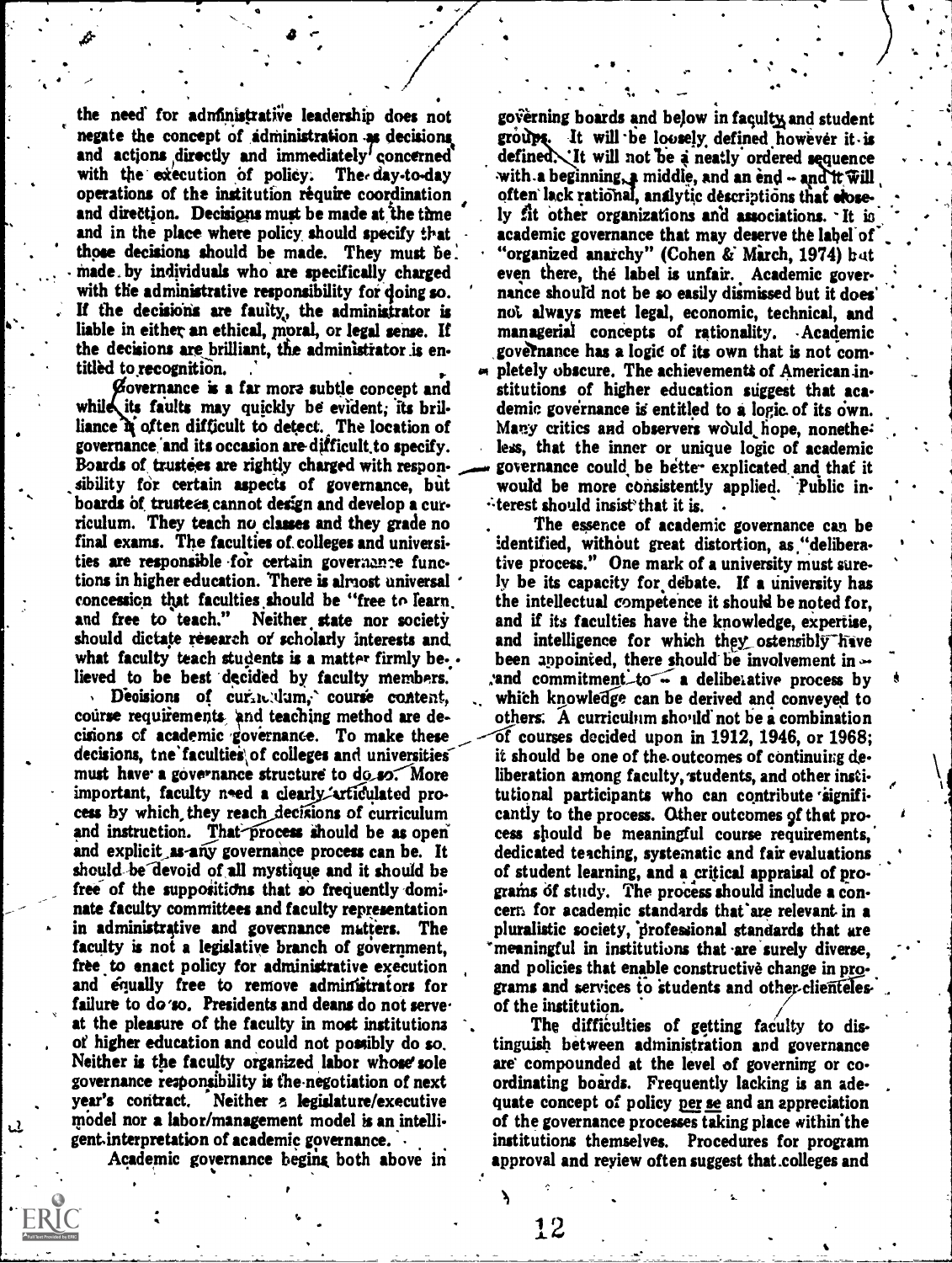universities are incapable of self-determination or autonomy and must be protected from themselves. In recent years on many occasions, such an assumption by political leaders and public officials has been correct. Those who grasp so eagerly the notion of accountability are equally quick to view. the local college or the state university as organized anarchy. .

..

. The second contribution of the second contribution  $\mathcal{L}^{\mathcal{L}}$ 

A crucial need in American higher education must surely -be a 're-examination bf the governance responsibilities of faculties at the institutional level and of governing or coordinating boards at the state level. Both groups should articulate with finer precision their conceptualization of policy  $$ and should re-establish their rightful claims to policy as an organizing, implementing principle.. It is not unfair to say that academic administration is  $r$ far more mature in 1980 than academic governance is. Many institutions of higher education may be better administefed than they deserve to be  $\div$  given the uncertain status and function of governance structures and the apparently widespread confusions about governance process. Too many faculty committees meet and haggle on the basis of their suppositions concerning their specific charges and their particular responsibilities. Too many govern-<br>ing boards are caught up in administrivia, fretting Burnham, James. ing boards are caught up in administrivia, fretting about state purchasing requirements, the acceptance of gifts that will be used for tax write-offs, travel regulations, -and student complaints when the dean of students is not the right sex, race, age, or ethnic group.

The interlacing of administration and governance is the major challenge facing institutional leadership. Survival' for many institutions in the 1980s may well depend upon the success of their leaders in finding outside funds. It is more likely, however, that survival will depend upon the institution's success in developing academic' programs and services that meet the needs and expectations of a changing student population. Faculty who do not accept their governance responsibilities with full appreciation of the need to improve instruction, revise traditional programs, develop new programs and-services, and re-affirm relevant academic standards will contribute directly to their continu-. ing loss of professional status. Governing boards that do not re-define their responsibilities-for insti tutional policy and leadership will contribute to the decay of institutions they have been appointed to preserve and enhance.

In an-ideal world where institutions of higher .education re-establish their intellectual and cultural leadership, it is not impossible to envision internal

governance structures. that are rightly concerned with academic programs and services and, external governing 'boards that develop policy and encourage institutional leadership. It would then be permissable to imagine 'academic administration that is professional in the finest sense of that word and fully capable of administrative leadership. We could then infer that the dominant interest and Concern of American colleges and universities were not survival but education:

#### REFERENCES

- Arnold, Thurman W. The Folklore of Capitalism. New Haven: Yale University Press, 1937.
- Back, Kurt W. Beyond Words: The Story of Sencitivity Training and the Encounter Movement.. Baltimore: Penguin Books, 1973.
- Bereleson, Bernard and Steiner, Gary A. Human Behavior: An Inventory of Scientific Find ings. New York: Harcourt, Brace, & World, 1964.
- The Managerial Revolution: What is Happening in the World. New York: John Day, 1941.
- Churchman, C. West. The Systems-Approach. New York: Dell Publishipg, 1968.
- Cohen, Michaer D. and March, James G. Leadership and Ambiguity. New York: McGraw- Hill, 1974.
- Committee for Economic Development. BUdgeting for National Objectives: Executive and Congressional Roles in Program Planning and Performsnce. New York: CED, 1966.
- Committee for Economic Development. Innovation in Education: New' Directions for the American School. New York: CED, 1968.
- Committee for Economic Development. The Management and Financing of Colleges. New York: CED, 1973.
- 'Corson, John, J. "Management of the College or University: It's Different." Topical Paper No. 16. Tucson: Center for the Study of Higher Education, University of Arizona, 1979.

ፌ

No

yJ